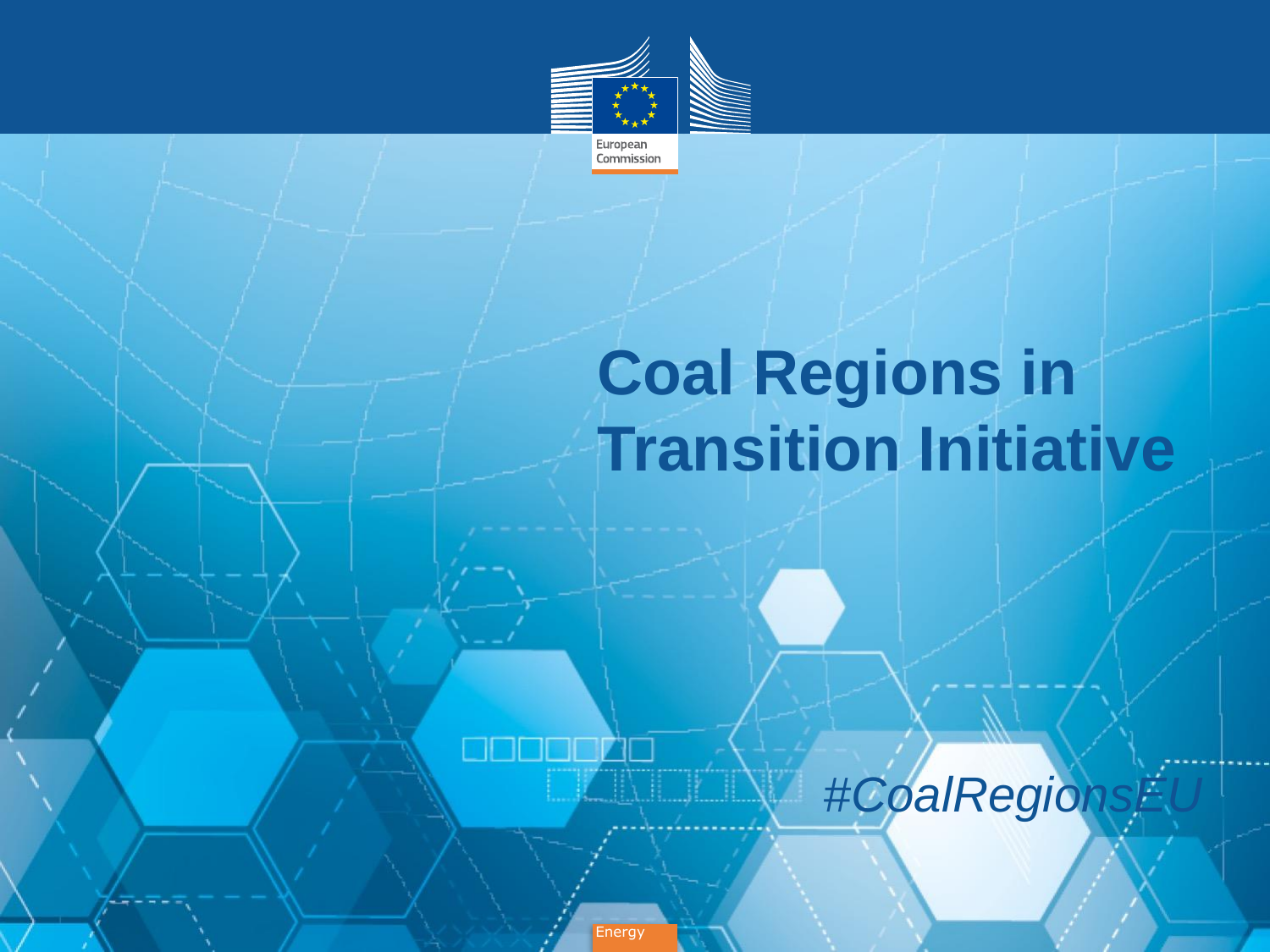

### **Content**

- 1. Clean Energy for All Europeans
- 2. Opportunities and challenges ahead
- 3. Coal Regions in Transition Initiative
- 4. Our Strategy
- 5. Platform for Coal Regions in Transition – organisation of work
- 6. State of Play and Forthcoming Meetings and Milestones
- 7. Deliverables for 2018/2019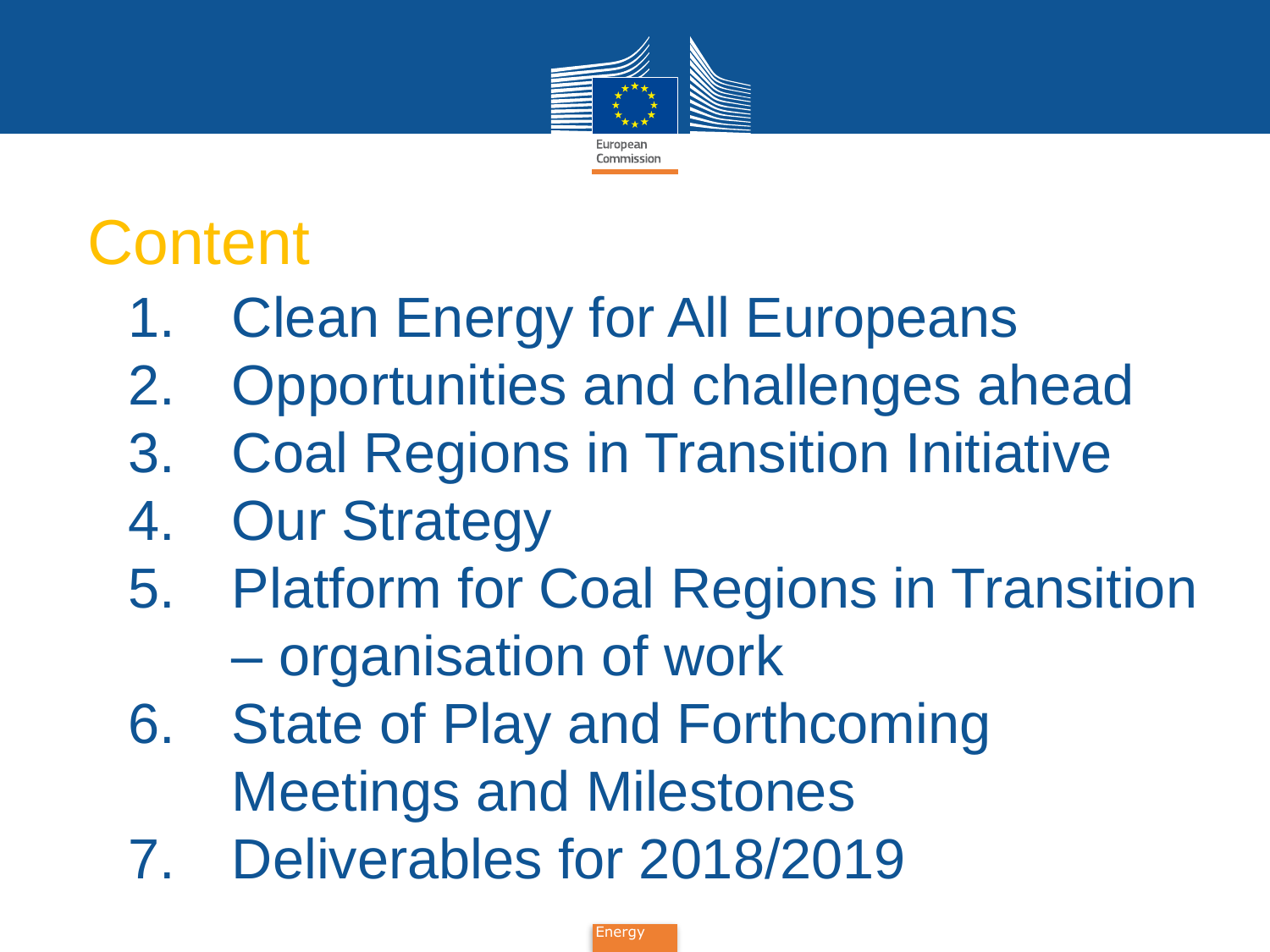

# 1. Clean Energy for All Europeans

With the Clean Energy for All Europeans Commission commits to socially fair and inclusive clean energy transition.



#### **Other Enabling Initiatives**

- Islands Initiative
- Energy Poverty Observatory
- Covenant of Mayors

**Commission Communication on Clean Energy for All Europeans**

"(…) Commission will examine how to better support the transition in coal and carbon-intensive regions. To this end it will work in partnership with the actors of these regions, provide guidance, in particular for the access to and use of available funds and programmes, and encourage exchange of good practices, including discussions on industrial roadmaps and re-skilling needs, through targeted platforms"

*source: Communication on Clean Energy for All Europeans, Annex 2: [Action to boost clean energy transition.](Action to boost the clean energy transition)*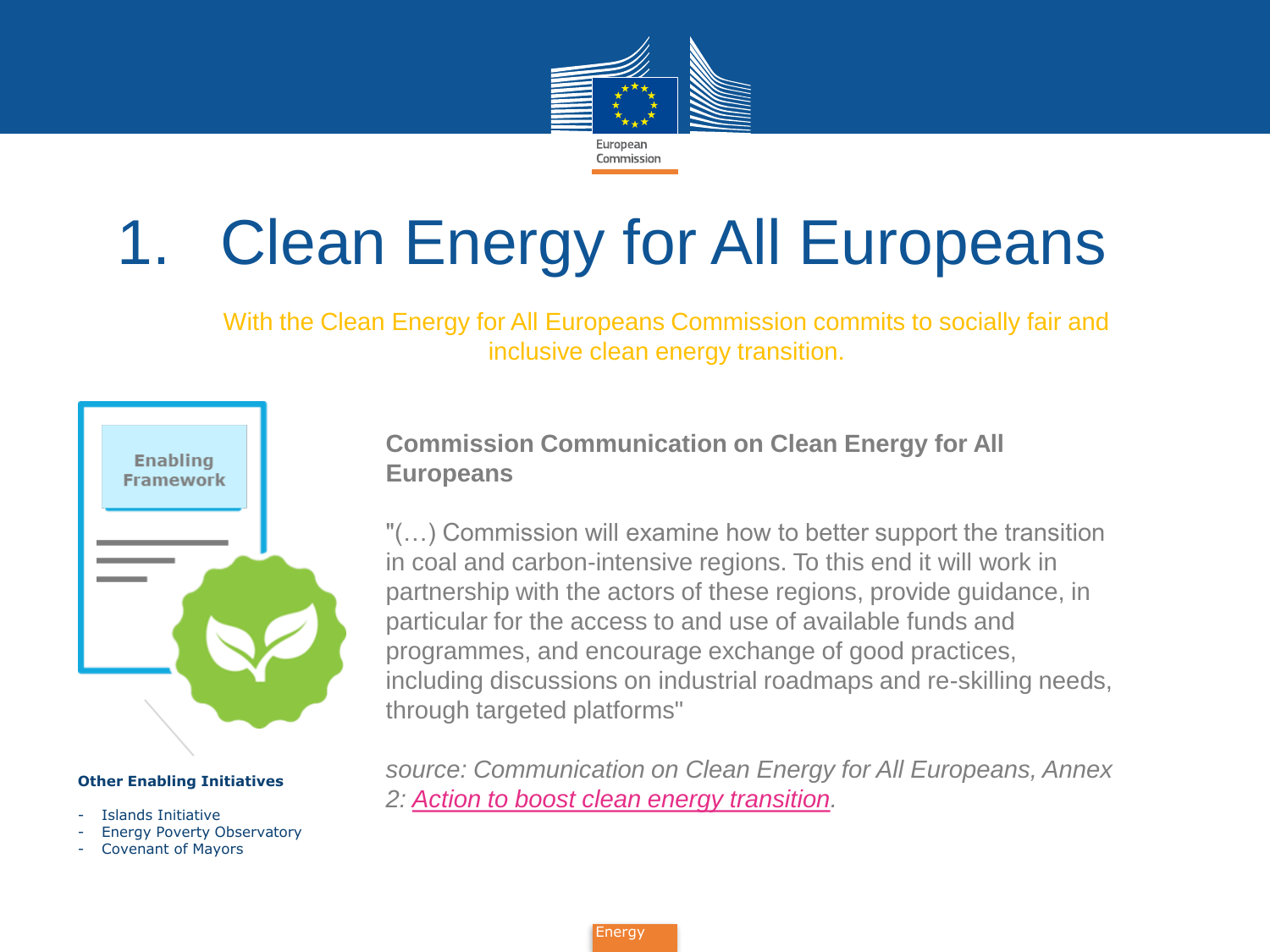

# 2. Opportunities and challenges ahead

- €379 billion investments needed annually in 2020-2030 period to deliver on climate and energy objectives.
- Around 900,000 job creation potential, but also a challenge for some.
- 10 Member States have recently committed or announced plans to phase-out coal use

### Commission objective: no region should be left behind

- Coal Regions in Transition Initiative support action for 41 regions with coal mining activities across 12 Member States.
- Stakes are high total employment of 185,000 in coal extraction
- Major economic opportunity for investments, growth and jobs, bringing concrete benefits to all Europeans: cleaner air, local economic development, better quality of jobs and improved living conditions.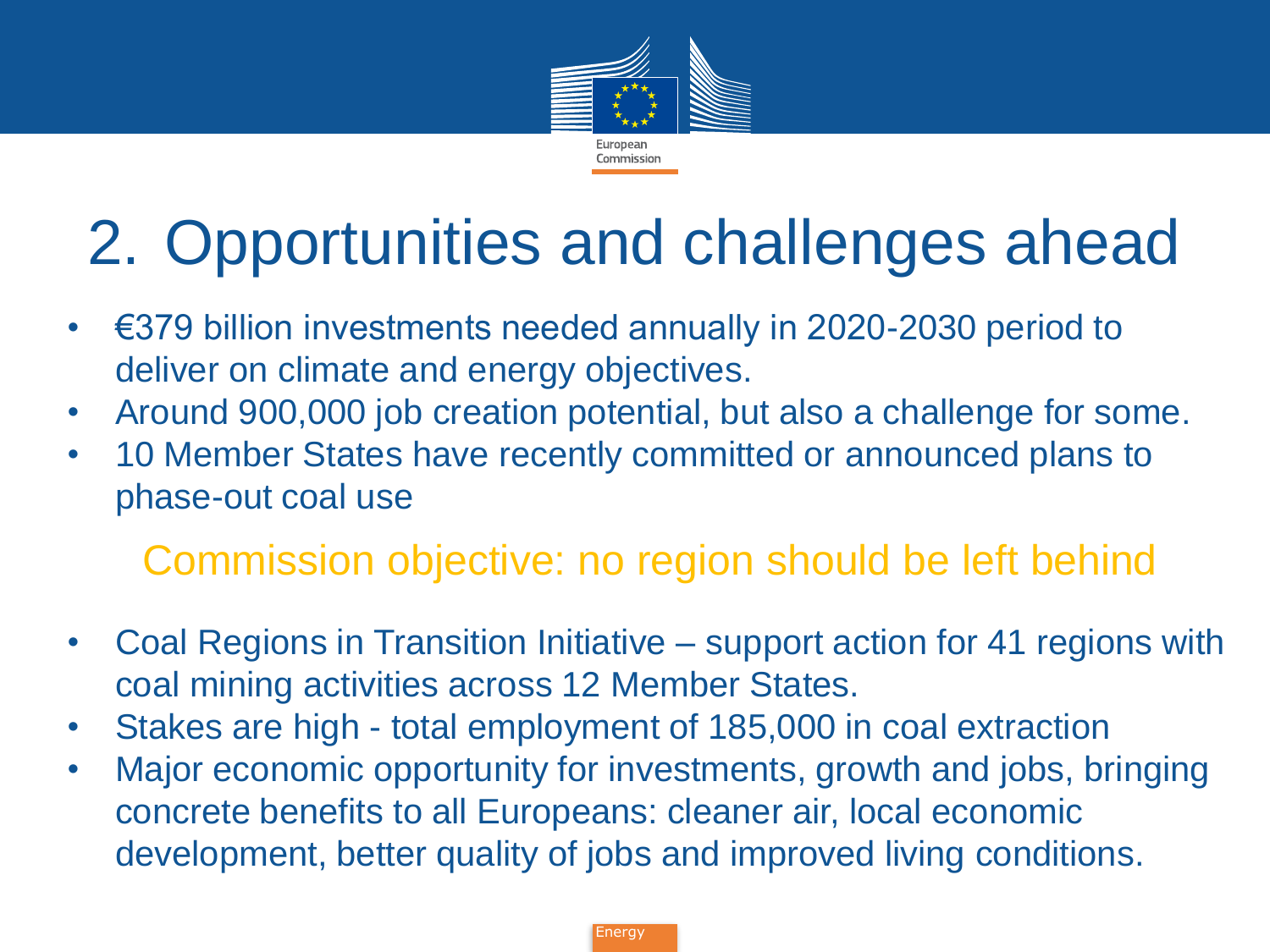

### 3. Coal Regions in Transition Initiative



#### Our Objective

support the development of (1) transition strategies (2) concrete projects kick-starting structural diversification and technology transition

#### Our Resources

• EU Funds and Programmes (mainly Cohesion Fund, European Regional Development Fund, European Social Fund, European Globalisation Adjustment Fund, Structural Reform Support Service)

### Our Tools

- Multi-stakeholder Platform
- **Energy Operational Country Teams**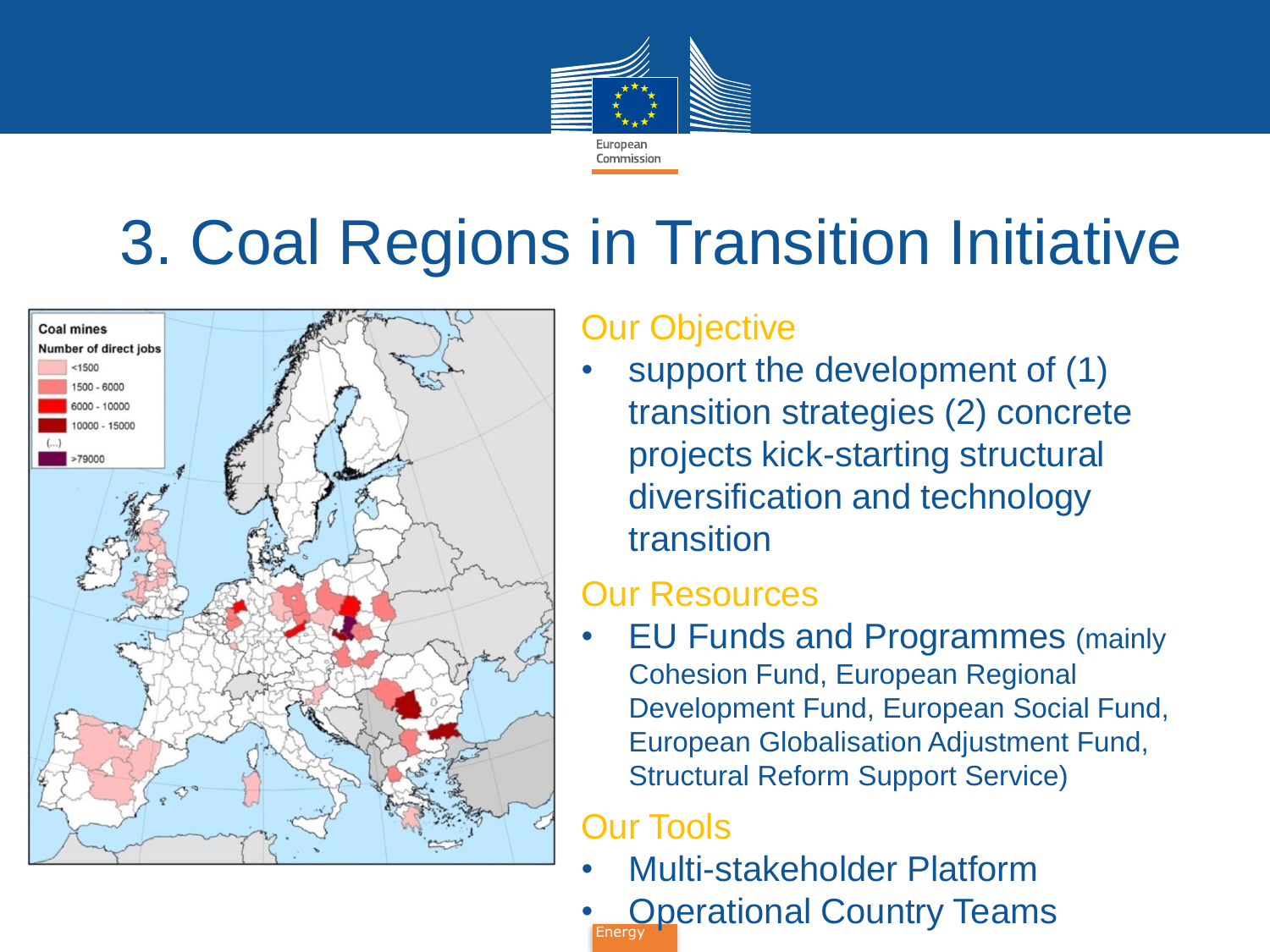

### 4. Our strategy

(1) Country Teams composed of experts from all relevant Commission services work with national and regional authorities in pilot regions designated by Member States to identify concrete actions where EC can help in accelerating transition efforts (transition strategies and pilot projects).

(2) The Platform for Coal Regions in Transition provides a forum for:

- Stakeholder Dialogue: strategies and projects are discussed with a wider stakeholder community including NGOs, trade unions and industry.
- Collective Brainstorming: best practices and experiences from other sectors and project ideas are brought into the discussion.
- Guidance on available EU funds: Commission services provide information on funds and programmes to support transition in coal regions
- High-level political dialogue: policy-makers provide recommendations on how to ensure an enabling policy framework, including the new MFF.
- Monitoring progress made by Pilot Regions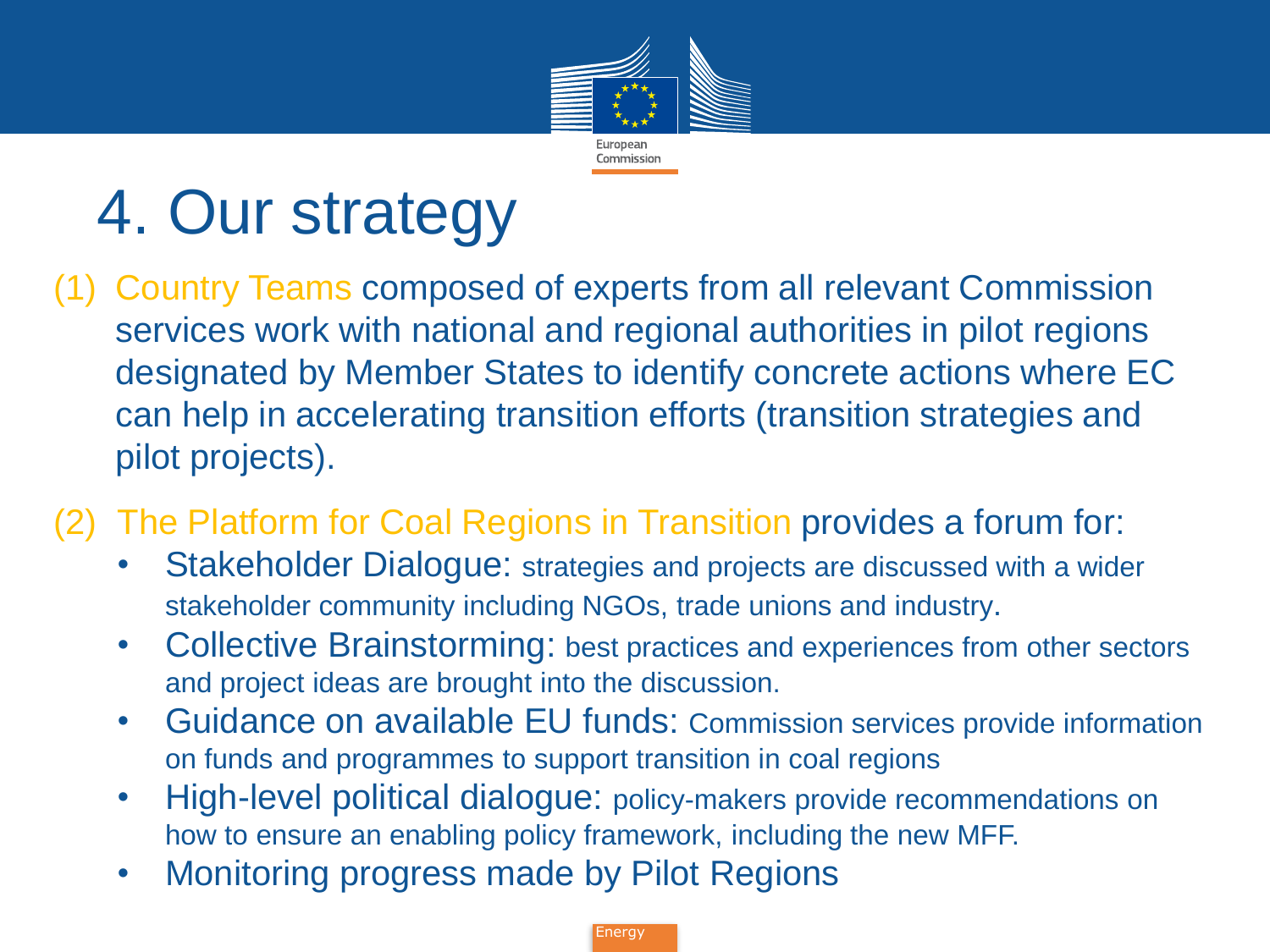

### 5. Platform for Coal Regions in Transition – organisation of work

- Our objective is to provide space for focused, operational and transparent discussions which help coal regions prepare transition strategies and identify priority projects with high potential to kick-start the transition process.
- Invited Member States and pilot coal regions jointly present transition strategies and identified projects under two Working Groups:

(1) WG on Post coal economy and structural transformation (2) WG on Clean air, eco-innovation and energy system transformation

- The Platform also serves as a space for exchange of best practices and project ideas
- 3 meetings at WG level per year and an annual high level dialogue
- feedback on the strategies and projects with the aim to identify potential • Commission services and participants of the WG meetings provide sources of support at EU level.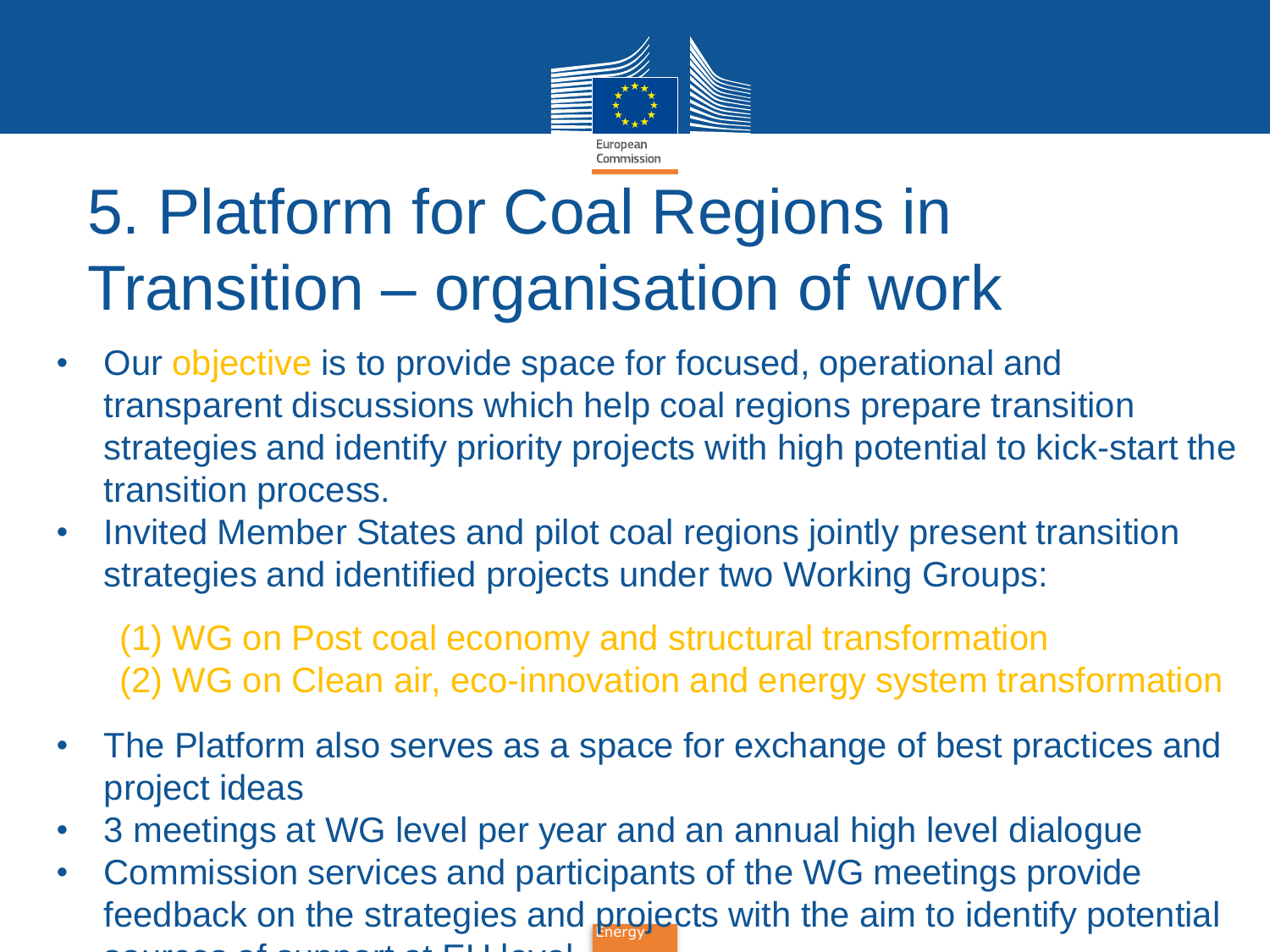

# 6. State of Play and Forthcoming Meetings and Milestones

- Country Teams were set up for the following Member States, designating the following Pilot Regions:
	- Slovakia Trencin
	- Poland Silesia
	- Greece Western Macedonia
	- Romania Jiu Valley
	- Czechia
	- Discussions on-going with Spain.
- Platform Working Group Meetings: Next sessions on 5 and 6 2018
- High Level Political Dialogue: During COP24 in Katowice in December 2018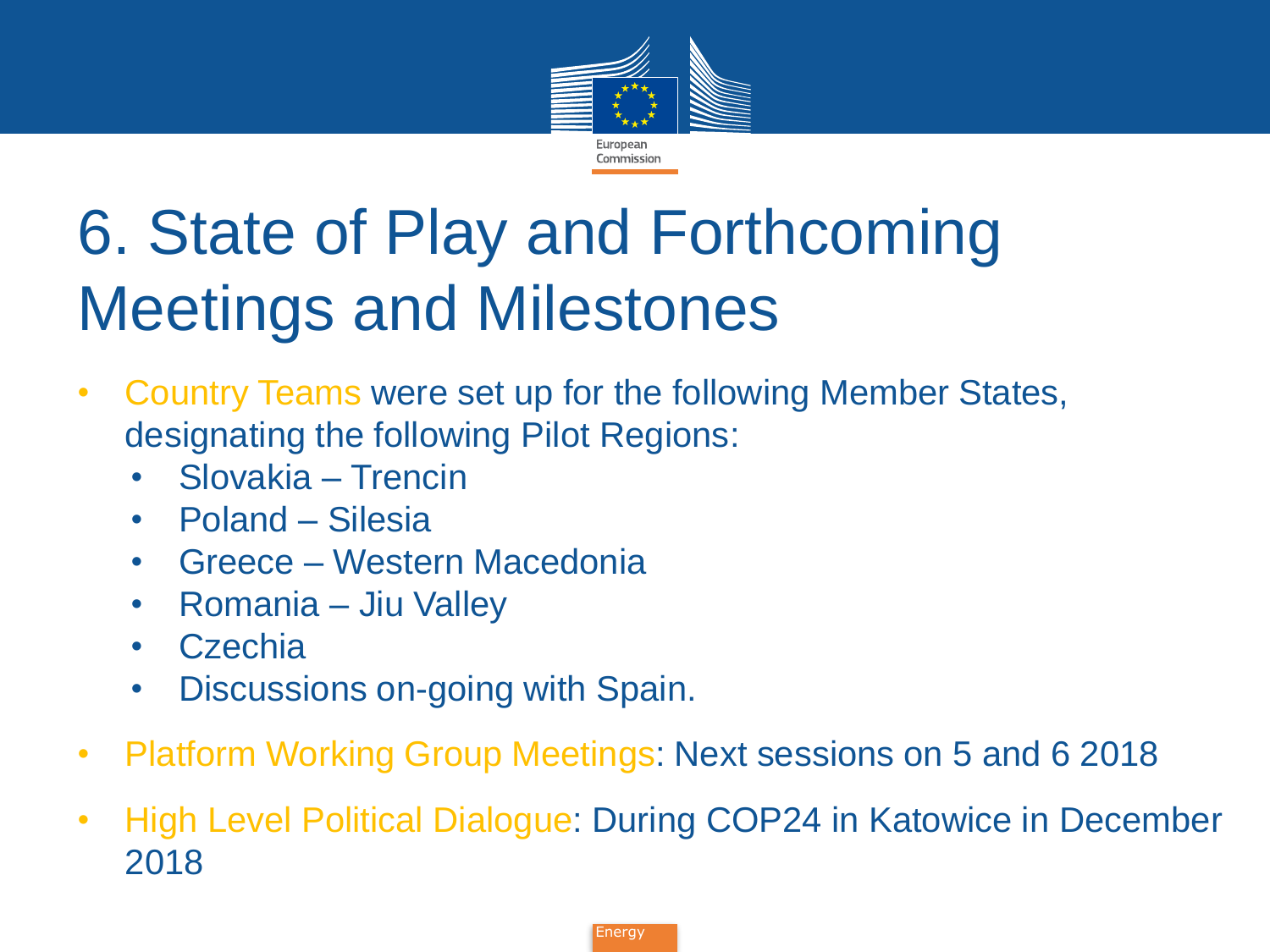

### 7. Deliverables for 2018/2019

Secretariat of the Platform for Coal and Carbon-Intensive regions to be established in Q4 2018.

- $\triangleright$  Prepare and organise Platform meetings.
- $\triangleright$  Serve as a body of reference on transition in coal and carbon-intensive regions.
- $\triangleright$  Design and implement capacity building and technical assistance support for pilot coal and carbonintensive regions.
- Develop support materials, methodologies and toolkits for the coal and carbonintensive regions.
- $\triangleright$  Review and identify best practices related to structural and technological